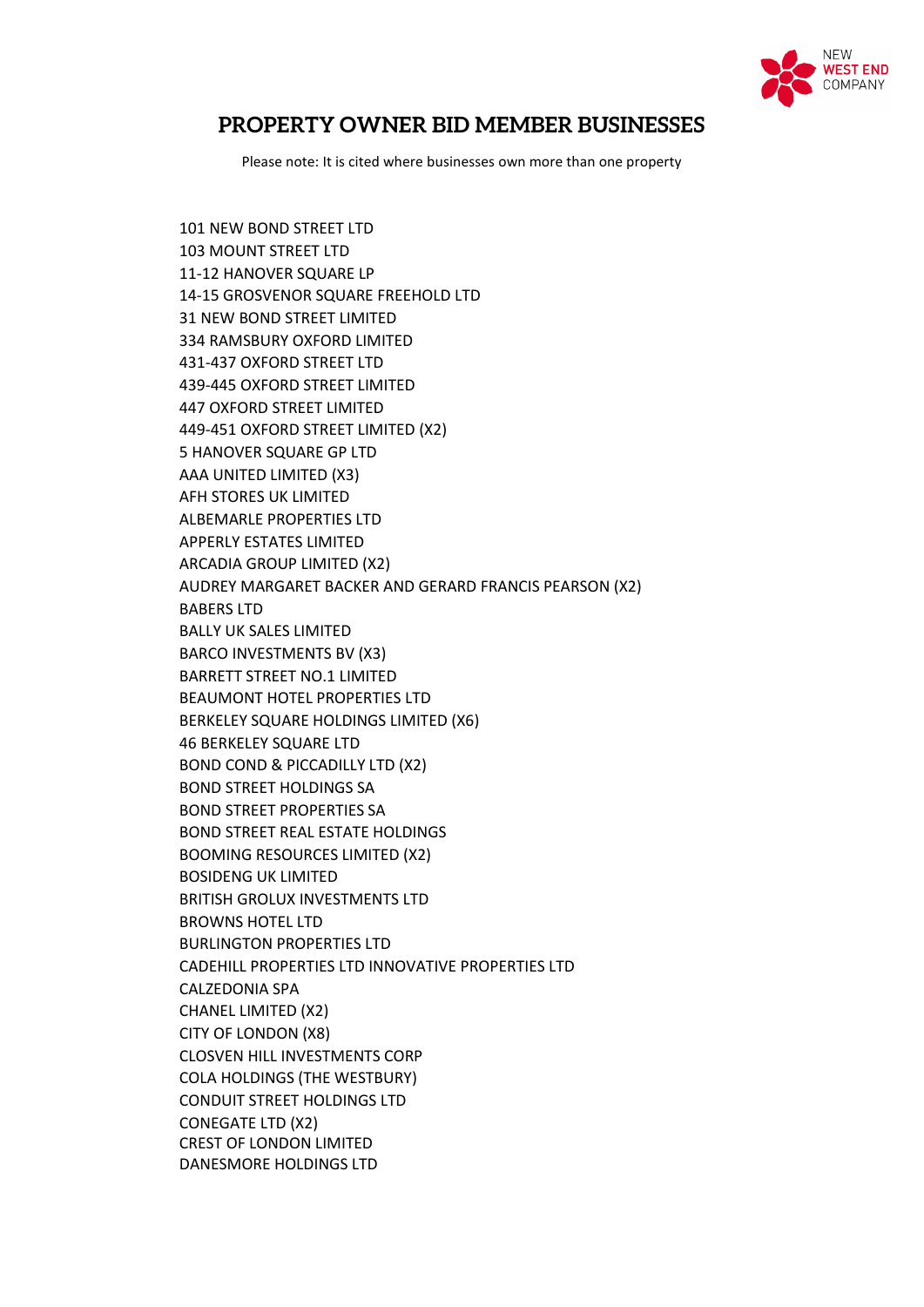

DEKA IMMOBILIEN INVESTMENT GMBH DERWENT HENRY WOOD LTD DERWENT LONDON HOLDEN HOUSE LIMITED (X3) DOPAT S.A. DUE WEST INVESTMENTS LTD EBCHESTER (NEW BOND STREET) LIMITED EDWARDIAN EXCLUSIVE HOTELS LTD EURO REAL ESTATE BRITAIN IV SARL EVELYN ESTATES EXPRESS RIGHT LIMITED FARTON HOLDINGS S.A. (X9) FENWICK LTD (X3) FERDINAND SARL FF FUND FL ASSETS LIMITED FLAMETREE PROPERTIES LTD (X2) FTLC ASSETS LTD FW ASSETS LTD GLH HOTELS GLORY STEP INVESTMENT LTD GRAFTON EST. NO 1 NOMINEE 1 LTD GRAFTON EST. NO 1 NOMINEE 2 LTD GRAFTON IMMOBILIER SAS (X2) GREAT BILLION WORLDWIDE GREAT EAGLE HOTELS (UK) LTD GREAT PORTLAND ESTATES GREAT ROPEMAKER PROPERTY LTD AND GREAT ROPEMAKER PARTNERSHIP GREAT VICTORIA PARTNERSHIP (X9) GREEN AGATE D 2010 LIMITED GROSVENOR (MAYFAIR) ESTATE GROSVENOR ESTATES GROSVENOR PROPERTIES (X2) GROSVENOR WEST END PROPERTIES (X2) GUSTAVIA HIGH STREET LIMITED H COMPANY 2 LIMITED HANOVER & OXFORD PROPERTY LTD HANOVER HOUSE LIMITED (X3) HERMES CENTRAL LONDON GP LIMITED & HERMES CENTRAL LONDON NOMINEE HEVF 2 NEW BOND STREET S.A.R.L HOWARD DE WALDEN ESTATES LTD IIIFFE PROPERTIES LIMITED STAR GRACE DEVELOPMENT LIMITED INVERESK HOUSE INVESTMENTS LTD JAEF INVESTMENTS JAMES PURDEY AND SONS LTD JOHN LEWIS KENON LTD KERING UK SERVICES LTD KING SLOANE PROPERTIES LTD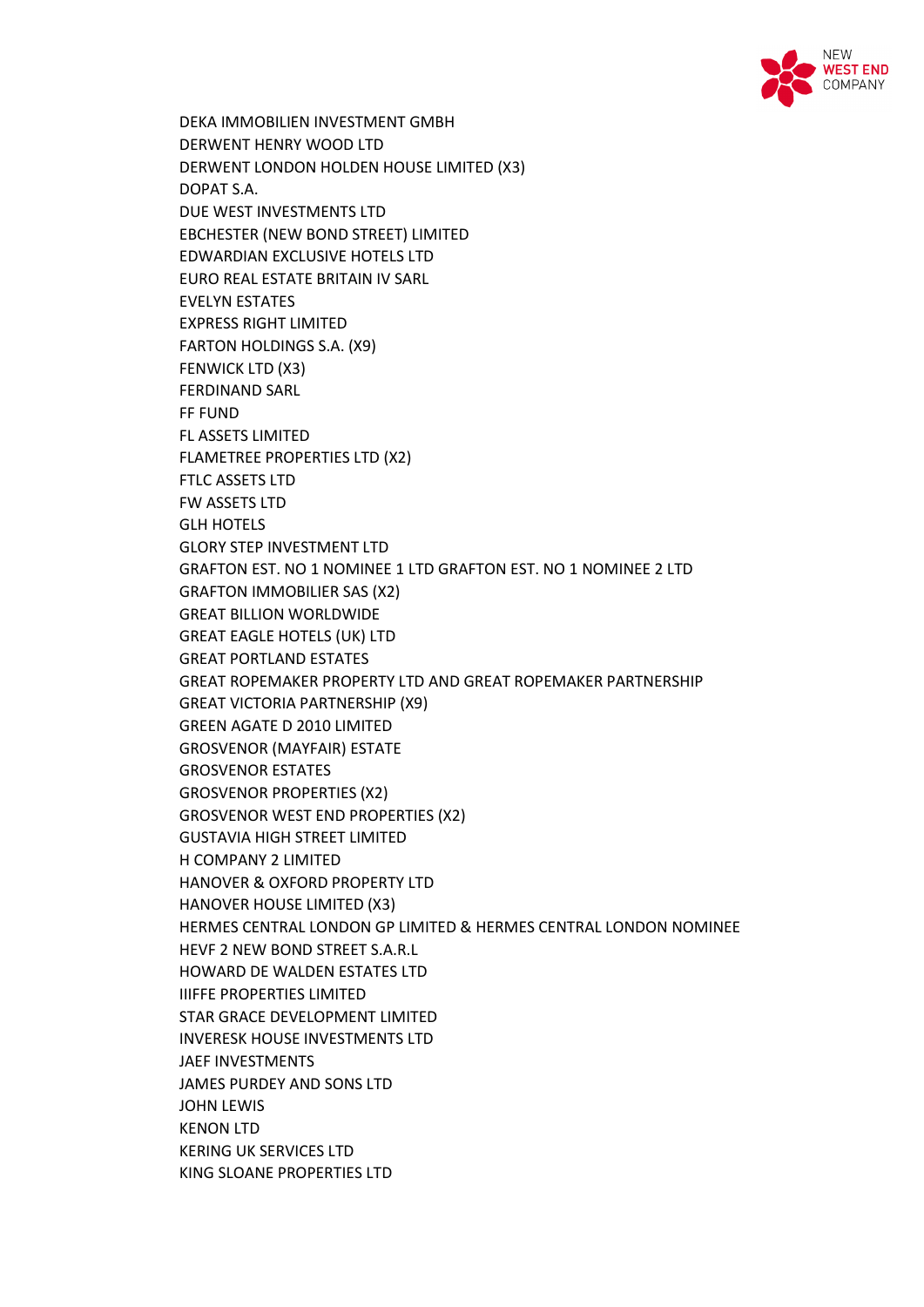

KINLOSS PROPERTY LTD (X6) KK ASSETS LIMITED INCORP IN BVI KKS ASSETS LIMITED (X3) KNIGHTON ESTATES LTD KRM (GREAT BRITAIN) LIMITED LADY GRIFFITH LANGHAM ESTATE (X4) LAZARI INVESTMENTS LIMITED LAZARI PROPERTIES 1 LIMITED (X5) LAZARI PROPERTIES 8 LIMITED LEIGHTON HARBOR LTD (X2) LEO LEGEND LTD (X2) LEOLA 149 NEW BOND ST LTD LEOLA 26 OLD BOND ST LTD LIMINA PROPERTIES LTD LONDON BLUE LLC LONDON BLUE LLC AND ALAN REAL ESTATE SA LUDMORE COMPANY LIMITED LUXTAIL LIMITED MAIZELANDS LTD & ARRINGFORD LTD MARKS & SPENCER PLC (X2) MARLBOROUGH INTERNATIONAL HOLDINGS LTD (BVI) MARLBOROUGH PROPERTY (NBS 169) LIMITED MAYFAIR COMMERCIAL LTD (X3) MAYFAIR HOUSE CORP (INC PANAMA) MB BOND STREET HOUSE S.A.R.L MCDONALDS REAL ESTATE LLP MCDONALD'S RESTAURANTS LIMITED MERCURY FINANCE LTD MOUNT EDEN LAND LTD (X3) MOUNT STREET PROPERTIES (LUX) MRS FELICIA D F MORRIS MS BSH (GUERNSEY) LIMITED NAXARA S.A NBIM ELIZABETH 1 NOMINEE LIMITED NBIM ELIZABETH 1 NOMINEE LIMITED (X2) NBIM HENRY 1 & 2 NOMINEE LTD NBIM JAMES PROPERTY LP NBS RENOIR HOUSE JERSEY UNIT TRUST NBS TRUSTEE ONE LIMITED AND NBS TRUSTEE TWO LIMITED (X2) NEW BOND STREET INVESTMENT TRUST NEW EGO LIMITED NORSTAR HOLDINGS LTD O & H (NEW BOND STREET) LIMITED OCORIAN CORPORATE TRUSTEES (JERSEY) LTD OLD BOND 43 (HOLDINGS) LTD ORIENTAL CLUB (1824) LTD ORORIAN CORP TRUSTEES (JERSEY), OROSI (OXFORD STREET) LIMITED (X2)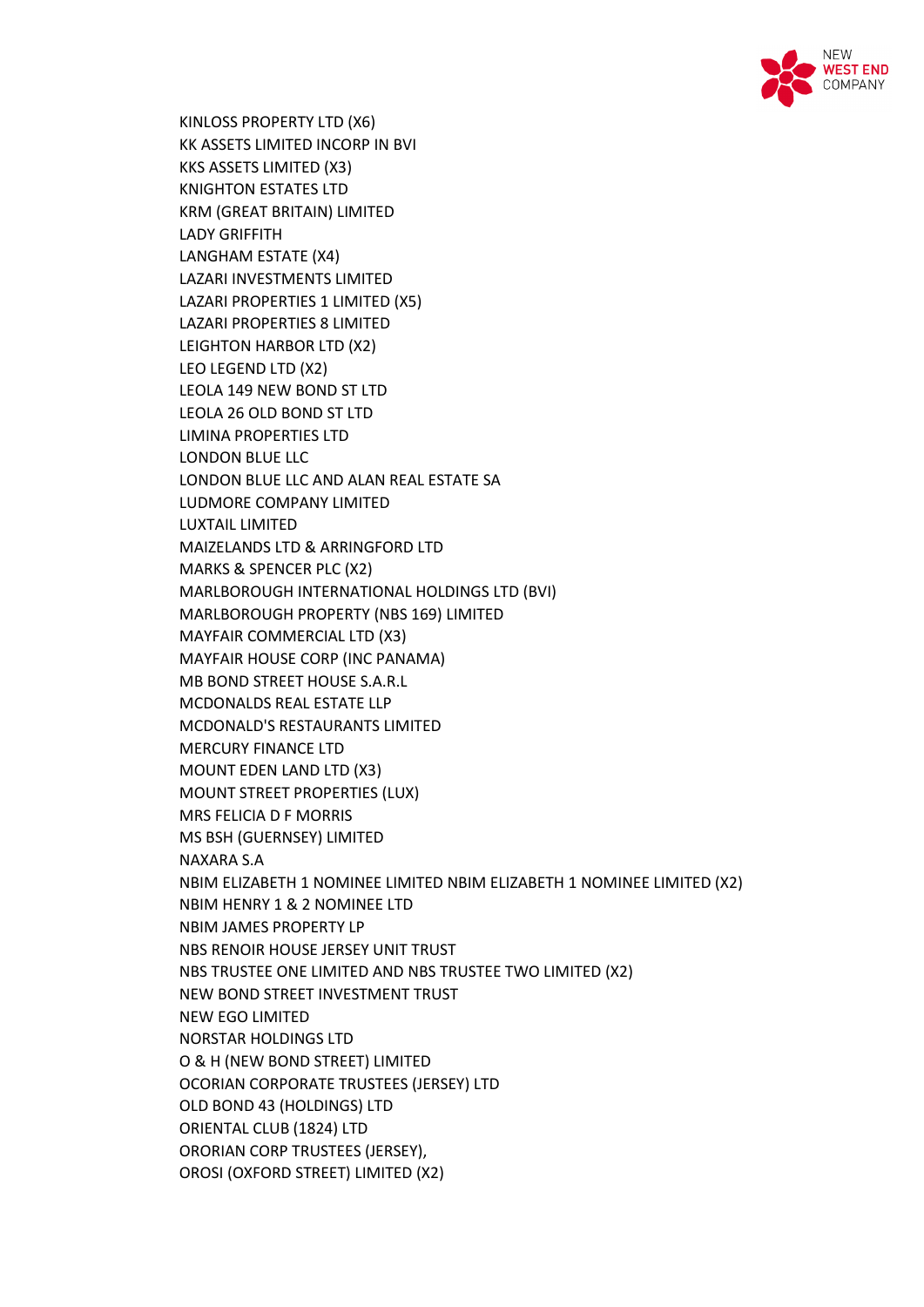

OXFORD & CITY HOLDINGS (X10) OXFORD STREET LTD PACKFINAL (X6) PARK HOUSE (OXFORD ST.) LIMITED (X7) PAVILION PROPERTY TRUSTEES LTD & PAVILION TRUSTEES LTD PEC CONDUIT LTD (X2) PETERSON AMPERSAND GENERAL PARTNERS S.A.R.L (X3) PH & RSA MANAGEMENT LLC PHILIP JOHN LANGRIDGE, HUGH AUSTIN WOODESON, LUCINDA TITE PIKE TRUSTEE NO 1 & 2 LIMITED PIVOTAL INVESTMENTS LTD PONTEGADEA UK LTD (X13) PONTSARN INVESTMENTS LIMITED PROFITABLE INVESTMENT GROUP LIMITED PRONOS S.A. (X2) PRONOVIAS UK LIMITED PUBLICA PROPERTIES ESTABLISHMENT QATAR AIRWAYS QCSC (INC QATAR) RAINBOW ESTATES INVESTMENTS LTD RAPCO (NOMINEES) LTD AND RAPCO(NOMINEES 2) LTD (X2) REDCASTLE (214 OXFORD STREET) LIMITED REDEVCO UK 2 BV (X3) RICHARD GREEN & SONS RICHEMONT HOLDINGS (UK) LTD ROYAL LONDON PROPERTY PENSION FUNDS ROYAL LONDON UK REAL ESTATE FUND (X10) SAEMUS MULLIGAN SCP ESTATE LTD (X2) SDI (OXFORD STREET) LIMITED SEARCHMAP LIMITED SELECTNEWS LIMITED SELFRIDGES & CO.LIMITED SHINEON INVESTMENTS LTD SHOP OX386 INVESTMENT LIMITED SIMISA 180 NEW BOND ST LTD SIR RICHARD SUTTON LTD SIROSA LIMITED (X2) SOTHEBY'S ST GEORGE'S HALL HOLDINGS LIMITED ST MARTINS PROPERTY INV LTD STEAMBOAT MANAGEMENT LIMITED STOW NOMINEES FIVE LTD & STOW NOMINEES SIX LTD STREADDLE AMSTERDAM B.V (X2) SUNNY JADE HOLDINGS SURE HONEST INVESTMENTS LIMITED SURE TREND DEVELOPMENTS LIMITED SWAN WALK PROPERTY LIMITED TALENT STAR INC.LTD (X2)